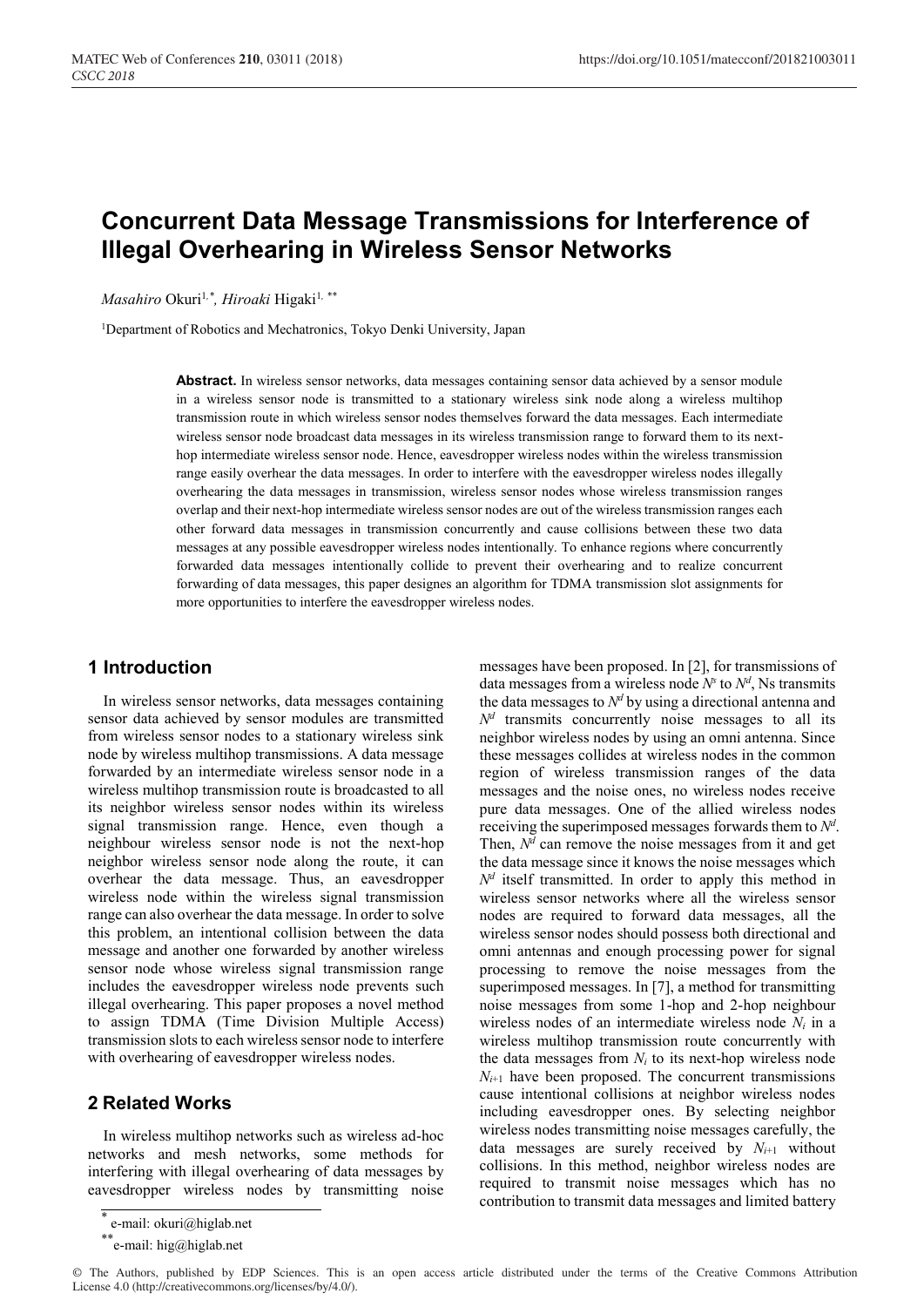power in wireless sensor nodes is consumed.

For performance improvement in wireless sensor networks, some method introducing TDMA slot assignment have been proposed [1,3,5,6,8,9]. In [5], collision-free data message transmissions are realized by assigning different TDMA transmission stols to wireless sensor nodes whose wireless trasmission ranges contain one of their next-hop wireless sensor nodes. Here, the number of required TDMA transmission slots are reduced for improvement of data message transmission throughput.

### **3 Proposal**

In [7], a method for interfering with the illegal overhearing of data messages by eavesdropper wireless nodes by intentional collisions between data messages and noise messages in wireless ad-hoc networks has been proposed. In order to make difficult for an eavesdropper wireless node to overhear a data message transmitted a wireless multihop transmission route and forwarded from an intermediate wireless node  $N_i$  to its next-hop one  $N_{i+1}$ , wireless sensor nodes which are 1-hop neighbor ones of *Ni* and are not 1-hop neighbor ones of  $N_{i+1}$  and which are common 2-hop neighbor ones of *Ni* and *Ni*+1 transmit noise messages concurrently with the data message transmission to collide with the data message not at  $N_{i+1}$ but at possible eavesdropper wireless nodes. However, transmissions of noise messages require additional transmission power consumption and might cause unnecessary collisions and contentions. Hence, this paper proposes a novel method for preventing illegal overhearing by intentional collisions in wireless sensor networks. Here, a cooperative approach by wireless sensor nodes with help of appropriate assignments of TDMA transmission slots to each wireless sensor node satisfies both of prevention of illegal overhearing by eavesdropper wireless nodes and avoidance of requirement for additional communication overheard. Under an assumption of a routing protocol with flooding of route request control messages issued by a stationary wireless sink node, assignments of TDMA transmission slots of data messages to wireless sensor nodes realize efficient intentional collisions to bother eavesdropper wireless nodes.

In order to formalize effect of concurrent transmissions of a data message and a noise message between a pair of neighbor wireless sensor nodes, the following relation between them is defined:

#### **[Assistable Wireless Sensor Nodes]**

Suppose  $N_i$  and  $N_{i+1}$  be an intermediate wireless sensor node and its next-hop one to transmit data messages to a stationary wireless sink node. A wireless sensor node *N* is an assistable one for  $N_i$  represented by  $N \Rightarrow N_i$  if wireless transmission ranges of *N* and  $N_i$  overlap and  $N_{i+1}$  is out of the wireless transmission range of *N* as shown in Figure 1. □

Satisfying  $N \Rightarrow N_i$ , if *N* transmits a noise message to its neighbor wireless sensor node except for *Ni* concurrently with  $N_i$ , it makes impossible for eavesdropper wireless nodes in a common region of the wireless transmission



**Fig. 1.** Assistable Wireless Sensor Nodes.

ranges of  $N$  and  $N_i$  due to an intentional collision between the noise and the data messages concurrently transmitted by *N* and  $N_i$ . Here,  $N_{i+1}$  receives the data message from  $N_i$ without a collision at  $N_{i+1}$  with the noise message from N since  $N_{i+1}$  is out of the wireless transmission range of N.

Effect on avoidance of illegal overhearing of a data message by possible eavesdropper wireless nodes by the intentional collisions caused by concurrently transmitted a noise message can be evaluated by area of the common region of the wireless transmission ranges of *N* and *Ni*. Hence, the following straight contribution for overhearing interference is introduced:

**[Straight Contribution for Overhearing Interference]** Straight contribution for overhearing interference for a wireless intermediate wireless sensor node *Ni* by a wireless sensor node *N* represented by  $SC(N \Rightarrow N_i)$  is the ratio of area of the common region of the wireless transmission ranges of *N* and *Ni* to area of the wireless transmission range of  $N_i$ .  $SC(N \Rightarrow N_i) = 0$  if  $N \not\Rightarrow N_i$  and  $SC(N \Rightarrow N_i) > 0$  otherwise.  $\square$ 

In [7], for a data message transmission from  $N_i$  to  $N_{i+1}$ , all 1-hop and part of 2-hop neighbor wireless sensor nodes *N* satisfying  $N \Rightarrow N_i$  transmits noise messages concurrently with the data message to interfere with illegal overhearing of the data message by possible eavesdropper wireless nodes in the common regions of wireless transmission ranges of *Ni* and *N* by intentional collisions. Here, the noise messages are transmitted only for causing the intentional collisions and the battery power consumption for the noise message transmissions does not contribute to other data message transmissions. In order for more efficient battery power consumption in wireless sensor nodes without any continuous power supply, *N* transmits not a noise message but a data message to its next-hop intermediate wireless sensor node concurrently with *Ni*. Concurrent transmissions of the data messages by *N* and *Ni* contribute for both their transmission themselves and intentional collisions between them for avoidance of overhearing. In order to achieve this improvement, not only the data message from *Ni* but also that from *N* is also transmitted without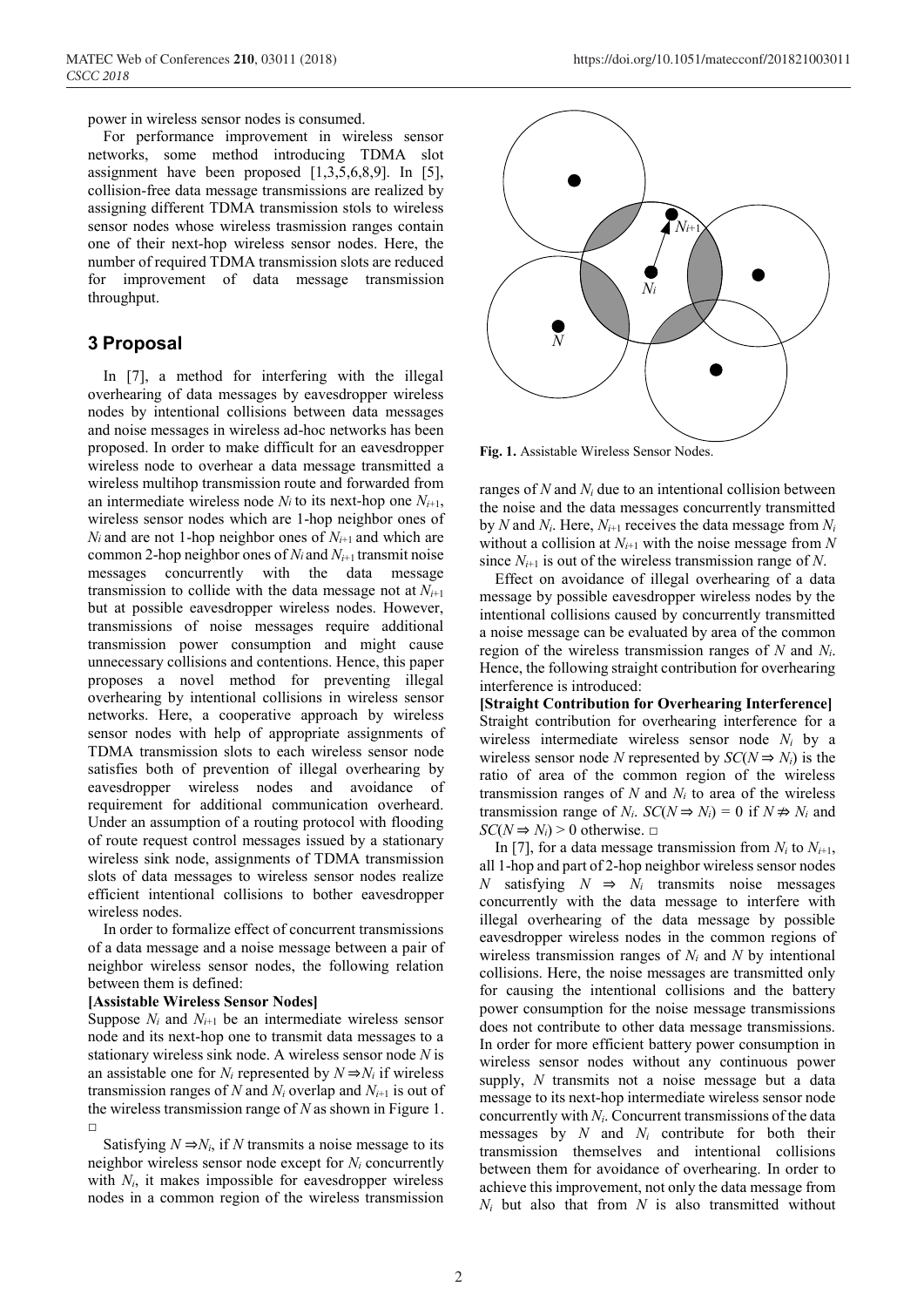collisions between them at the next-hop wireless sensor node of *N*. These requirements are formalized as the following mutual assistable wireless sensor nodes.

#### **[Mutual Assistable Wireless Sensor Nodes]**

If wireless sensor nodes *Ni* and *N'j* are mutually assistable wireless sensor nodes, i.e., both  $N'_i \Rightarrow N_i$  and  $N_i \Rightarrow N'_i$  are satisfied,  $N_i$  and  $N'_j$  are mutual assistable wireless sensor nodes, which is represented by  $N'_{i} \leftrightarrow N_{i}$ .  $\Box$ 

As shown in Figure 2, intermediate wireless sensor nodes *Ni* and *N'j* forward data messages to their next-hop wireless sensor nodes  $N_{i+1}$  and  $N'_{j+1}$ , respectively, to transmit them to a stationary wireless sink node along wireless multihop transmission routes. Since wireless transmission ranges of  $N_i$  and  $N'_j$  overlap, concurrent transmissions of data messages by *Ni* and *N'j* cause intentional collisions at possible eavesdropper wireless nodes within the common region of the wireless transmission ranges which interfere their illegal overhearing of data messages. In addition, neither *Ni*+1 nor  $N'_{j+1}$  are included in the wireless transmission ranges of  $N'_{j}$  or  $N_{i}$ , respectively. Hence, the data messages can be concurrently forwarded without mutual collisions at *Ni*+1 and  $N'_{j+1}$ . As for straight contribution for overhearing interference, there is the following property:

[Property]

 $SC(N'_j \Rightarrow N_i) = SC(N_i \Rightarrow N'_j)$  where  $N'_j \leftrightarrow N_i$ . □



**Fig. 2.** Mutually Assistable Wireless Sensor Nodes.

In order for interfering with illegal overhearing by eavesdropper wireless nodes within the common region of wireless transmission ranges of intermediate wireless sensor nodes  $N_i$  and  $N'_j$  due to intentional collisions between data messages forwarded from  $N_i$  and  $N'_i$  to  $N_{i+1}$ and  $N'_{j+1}$ , respectively, the following two conditions are required to be satisfied: (1) Both  $N_i$  and  $N'_j$  have data messages to be forwarded to their next-hop intermediate wireless sensor nodes  $N_{i+1}$  and  $N'_{i+1}$ , respectively. (2) Both *Ni* and *N'j* forward data messages concurrently, i.e., synchronous transmissions of data messages by *Ni* and *N'j* are realized.

In wireless sensor networks, each wireless sensor node *Ni* forwards data messages initiated by itself, i.e., carrying sensor data achieved by its own sensor module, and ones initiated by other wireless sensor nodes and forwarded from its previous-hop wireless sensor nodes, i.e., carrying sensor data achieved by sensor modules in the other wireless sensor nodes. Some sensor modules achieve sensor data repeatedly with certain intervals and the others achieve sensor data according to occurrence of certain specific events. Hence, for avoidance of losses of data messages in transmission, each wireless sensor node possesses its buffer to store the data messages temporarily. Especially wireless sensor nodes near a stationary wireless sink node almost always hold some data messages in their buffer due to concentration of data messages in transmission. Hence, some method for avoidance of buffer overflow in intermediate wireless nodes in wireless ad-hoc networks have been discussed and proposed [4]. Therefore, there are many opportunities for both  $N_i$  and  $N'_j$  satisfying  $N_i \leftrightarrow N'_j$  to have data messages in their buffer simultaneously.

In [7], synchronization between a data message transmission by an intermediate wireless node *Ni* and noise message transmissions by its 1-hop and 2-hop neighbor nodes  $N_i$  satisfying  $N_i \Rightarrow N_i$  is realized by extended RTS/CTS control. In usual wireless multihop networks such as wireless ad-hoc networks, it is assumed that transmission requests of data messages are initiated not so frequently and wireless multihop transmission routes are detected in an on-demand manner for resilience to mobility of wireless nodes, lack of battery power and failure in wireless nodes. However, in wireless sensor networks, transmissions of data messages are continuously requested and it is required to avoid additional battery consumption for control message transmissions due to limited battery capacity in wireless sensor nodes. Hence, various methods to determine transmission schedule in each wireless sensor node in advance have been discussed and proposed [1, 3, 5, 6, 8, 9]. In this paper, each wireless sensor node possesses its closely synchronized local clocks and transmission slots are assigned to each wireless sensor node for realizing concurrent transmissions of data messages by mutually assistable wireless sensor nodes to interfere illegal overhearing by intentional collisions between these data messages.

In order to make more difficult for eavesdropper wireless nodes to overhear data messages forwarded from an intermediate wireless sensor node *Ni* to its next-hop one  $N_{i+1}$ , it is required for more mutually assistable wireless sensor nodes  $N'_{j}$  of  $N_{i}$  where  $N_{i} \leftrightarrow N'_{j}$  is satisfied to forward data messages concurrently, i.e., the same TDMA transmission slot is assigned to *N'j* as *Ni*. Here, the data messages forwarded by multiple mutually assistable wireless sensor nodes of *Ni* are also required to be forwarded to their next-hop wireless sensor nodes of *N'j* without collisions as shown in Figure 3. That is, in order to assign the same TDMA transmission slot to wireless sensor nodes  $N_i$ ,  $N'_i$  and  $N''_k$  where  $N_i \leftrightarrow N'_i$  and  $N_i \leftrightarrow$ *N''k* are satisfied for more secure data message forwarding from  $N_i$  to  $N_{i+1}$ , data messages forwarded by  $N'_i$  and  $N''_k$ are required not to collide at neither  $N'_{i+1}$  nor  $N''_{k+1}$ , i.e., both  $N'_{j+1}$  and  $N''_{k+1}$  are required to be out of the wireless transmission ranges of *N''k* and *N'j* , respectively.

This paper proposes a slot assignment method where a wireless sensor node to which a TDMA transmission slot has not yet assigned and to be a mutually assistable wireless sensor node with a 1-hop or 2-hop neighbor wireless sensor node to which a TDMA transmission slot has already been assigned is selected one by one and is assigned the same TDMA transmission slot to cause the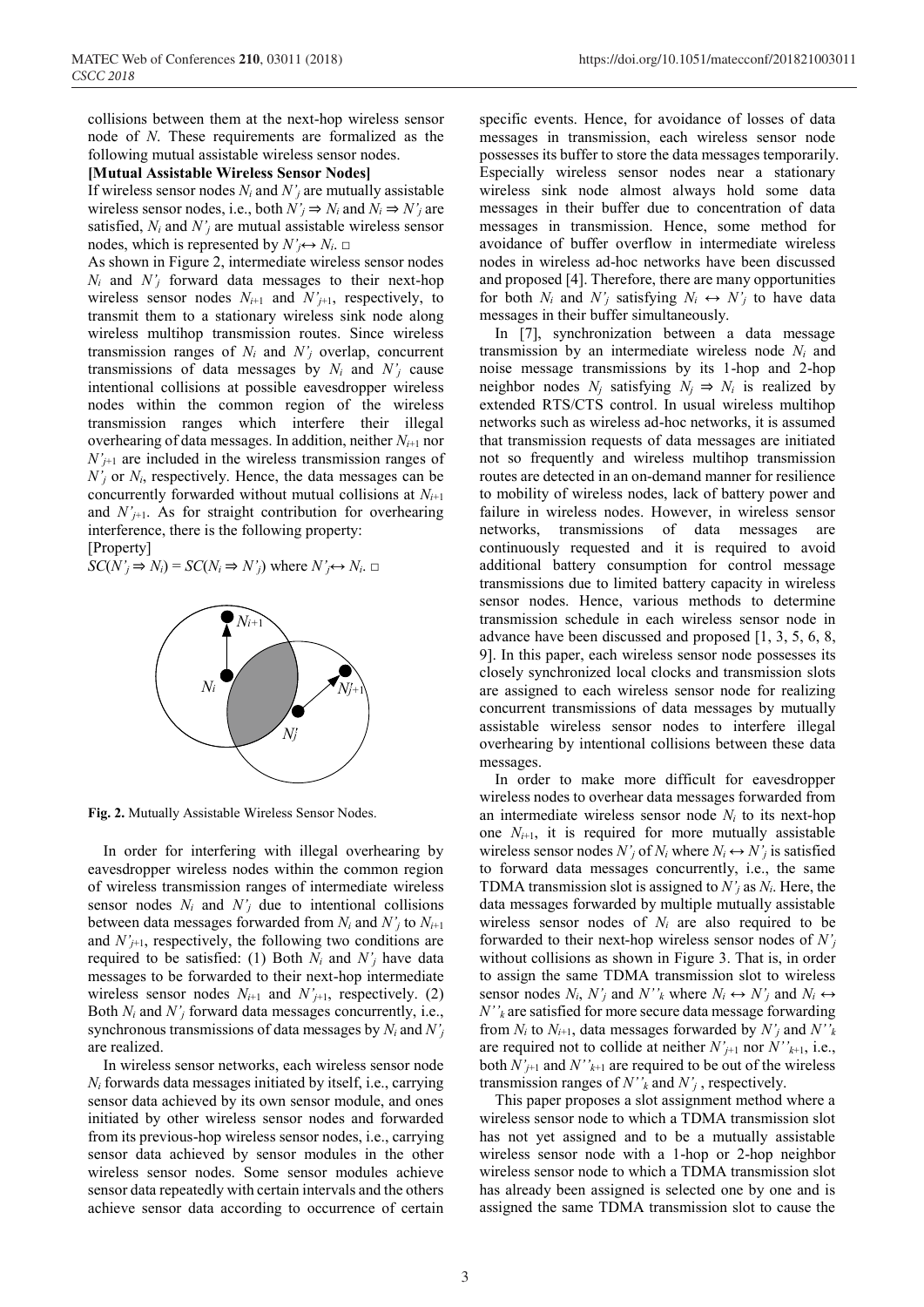

**Fig. 3.** Interference of Illegal Overhearing by Concurrent Data Message Forwarding by Multiple Mutually Assistable Wireless Sensor Nodes.

intentional collisions between concurrently forwarded data messages. In Figure 4, the same TDMA transmission slot has already been assigned to wireless sensor nodes *N1*,  $N_2$ ,  $N_3$  and  $N_4$  and one of the wireless sensor nodes which are mutually assistable wireless sensor nodes of one of these nodes is selected and is assigned the same slot.



**Fig. 4.** Selection of Wireless Sensor Nodes for Assignment of Same Transmission Slot.

For example, a wireless sensor node  $N_5$  is a mutually assistable one of  $N_3$  and its next-hop wireless sensor node is out of wireless transmission ranges of *N1*, *N2*, *N3* and *N4*. Hence, even if these 5 wireless sensor nodes forward data messages concurrently, i.e., in the same TDMA transmission slot, no collisions occur at their any next-hop wireless sensor nodes. Here, the area of overlap regions of their wireless transmission ranges of the wireless sensor nodes with the same TDMA transmission slot is increased by this additional slot assignment, which makes difficult for eavesdropper wireless nodes to overhear the

forwarded data messages due to additional intentional collisions between the forwarded data messages.

For discussion about this incremental, i.e., one by one slot assignment method, a set of transitive mutually assistable wireless sensor nodes is defined:

#### **[Set of Transitive Mutually Assistable Wireless Sensor Nodes]**

Wireless sensor nodes *N* and *N''* are transitive mutually assistable wireless sensor nodes if both  $N \leftrightarrow N$  and  $N' \leftrightarrow$ *N''* are satisfied, which is represented by  $N \Leftrightarrow N'$ . In addition, *RMNS*(*N*) is a set of wireless sensor nodes which are transitive mutually assistable wireless sensor nodes of  $N$ , i.e.,  $RMNS(N) := \{N'|N \Longleftrightarrow N'\}$ . □

[Property]  $N \in RMNS(N)$  is satisfied. □

In our proposed method, one of the wireless sensor nodes which are mutually assistable wireless sensor nodes of one of the sensor nodes of a set *NS*<sup>1</sup> of ones to which the same TDMA transmission slot is assigned and whose next-hop wireless sensor nodes are not included in the wireless transmission ranges of the wireless sensor nodes in *NS* is selected and assigned the same TDMA transmission slot. Let *N'* be this selected wireless sensor node and  $N \Leftrightarrow N'$  is satisfied for  $\forall N \in NS$ .

An algorithm for assignment of TDMA transmission slots based on this method is designed. Here, this algorithm is greedy one since one of the multiple candidate wireless sensor nodes satisfying the conditions for assigning the same TDMA transmission slot is selected with the maximum straight contribution for overhearing interference. Hence, the selection is not always the best since the selection is not based on the additional contribution for overhearing interference. Even if there are no candidate mutually assistable wireless sensor nodes for assignment of the same TDMA transmission slot, the same slot can be assigned to wireless sensor nodes whose wireless transmission ranges do not overlap with those of the wireless sensor nodes to which the same TDMA transmission slot has already been assigned. Another TDMA transmission slot begins to be assigned only when it becomes impossible for any wireless sensor node to which no TDMA transmission slots have been assigned to be assigned the same TDMA transmission slot, i.e., any additional assignment of the same TDMA transmission slot causes collisions between data messages at one of the next-hop intermediate wireless sensor nodes.

#### **[Slot Assignment Algorithm]**

- 1. If TDMA transmission slots are assigned to all the wireless sensor nodes, the slot assignment algorithm terminates. Otherwise, one of the wireless sensor nodes *N* to which no TDMA transmission slots have been assigned is randomly selected.
- 2. If there are TDMA transmission slots which have already been assigned to at least one of the wireless sensor nodes and have not yet assigned to any wireless sensor nodes satisfying  $N' \implies N$ , one of such TDMA transmission slot is assigned to *N*.
- 3. For all the wireless sensor node *N'* which satisfies *N'* ∈ *RMNS*(*N*) and to which the same TDMA

<sup>1</sup>For ∀*N*<sup>o</sup> ∈ *NS*, *NS* ⊂ *RMNS*(*N*<sup>o</sup>) is satisfied.